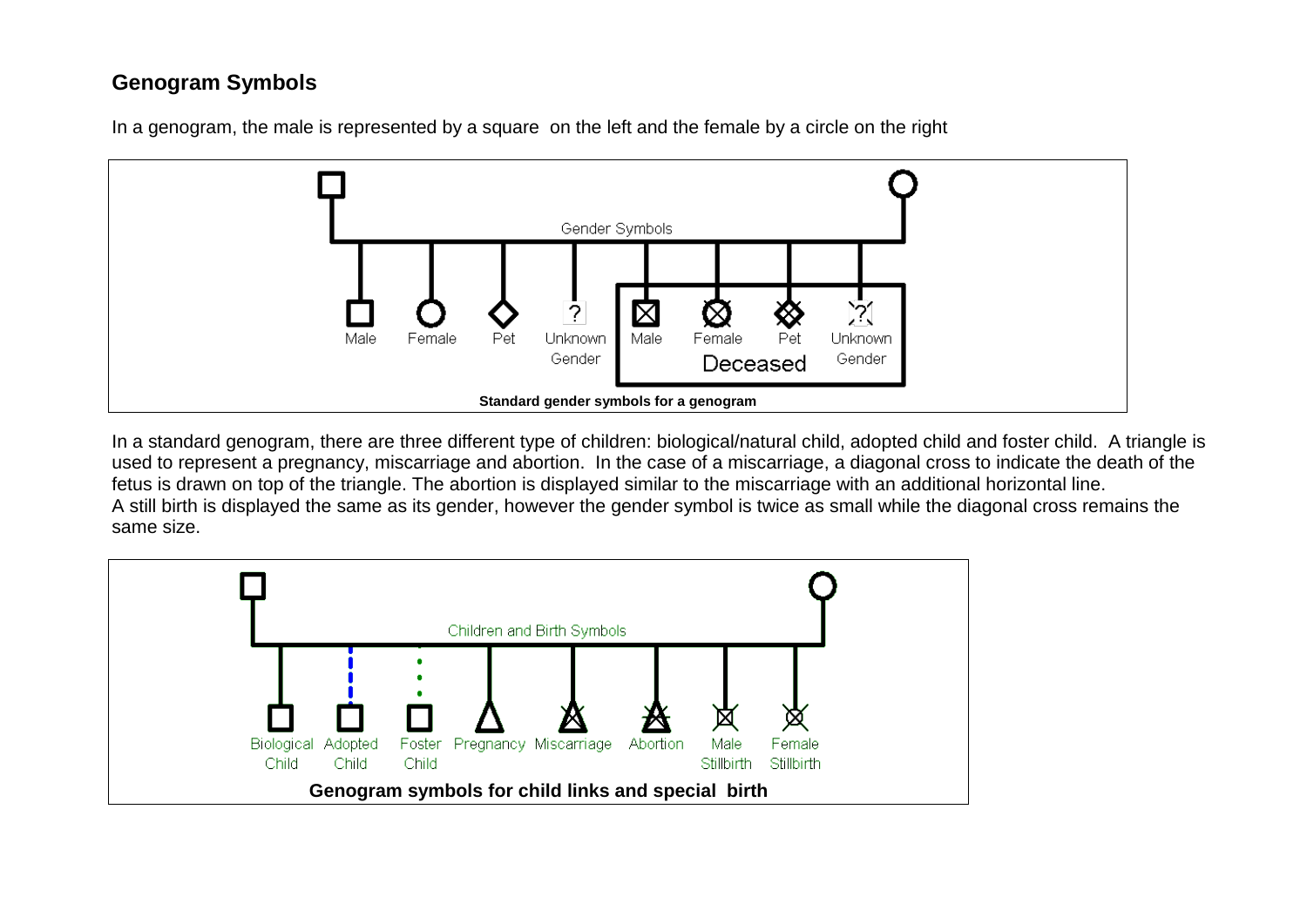The child links are joined together for multiple births such as twins, triplets, quadruplets etc.Identical twins (or triplets ...) are displayed by an horizontal line between the siblings. In the example below, the mother got two fraternal twin brothers, two identical twin sisters and triplets, which one died at birth.



#### **Family Relationships**

The next genogram component is the **family relationship** to describe the union of two individuals . If you are confused, you may replace **family relationship** by **marriage** as long as you understand that **marriage** is a special case of a family relationship. Other family relationships are divorce, separation, cohabitation, engagement, etc

| Marriage           | This family relationship represents a married couple. There is no special symbol to distinguish a<br>civil marriage and/or a religious marriage. |
|--------------------|--------------------------------------------------------------------------------------------------------------------------------------------------|
| Separation in fact | This is the generic symbol to describe a married couple no longer living together. A separation is<br>displayed by a single oblique bar.         |
| Legal Separation   | The married couple is separated and started legal procedure for an eventual divorce                                                              |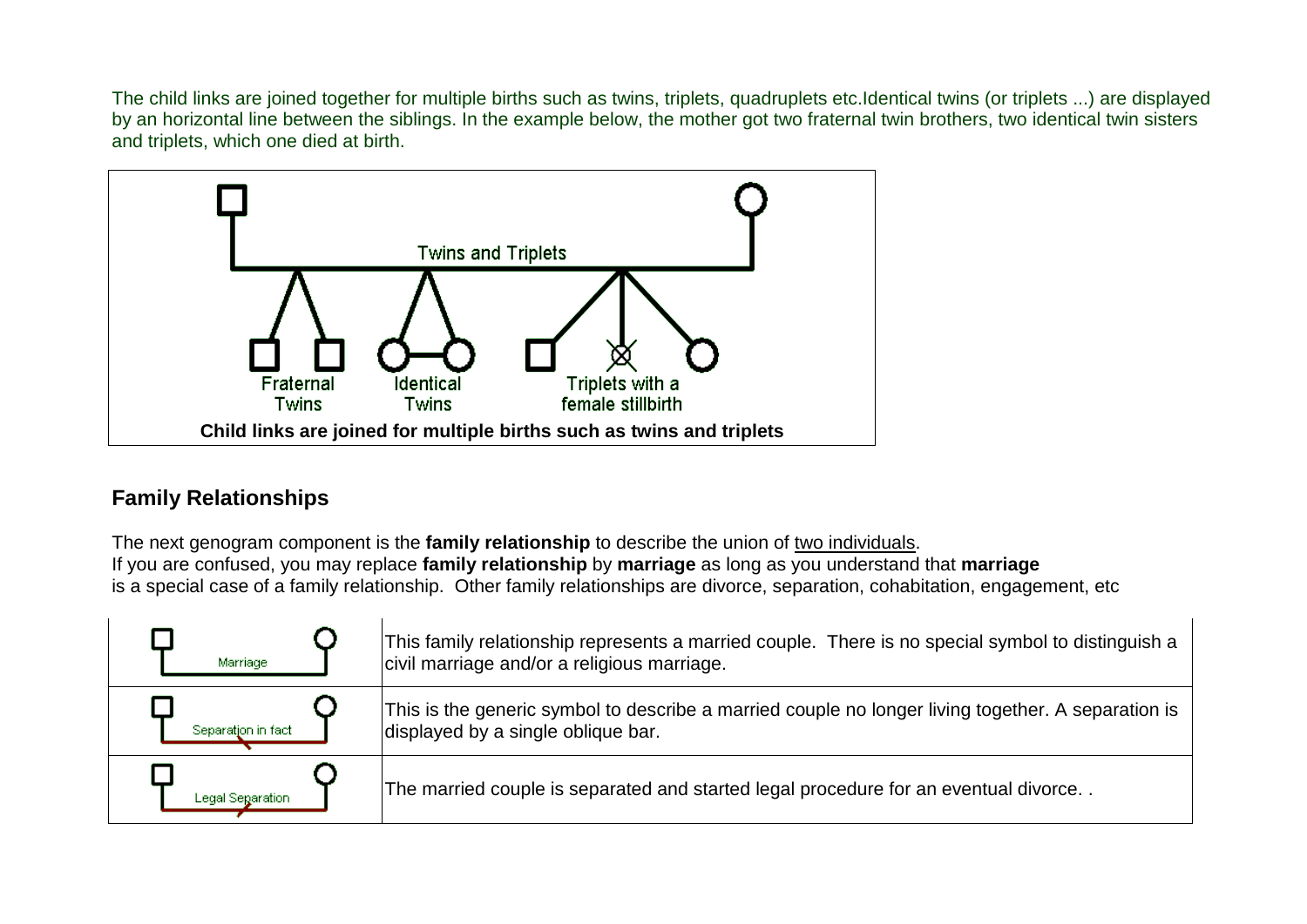| Divorce                                               | The married couple has divorced. No comments.                                                                                                                                                                                                      |
|-------------------------------------------------------|----------------------------------------------------------------------------------------------------------------------------------------------------------------------------------------------------------------------------------------------------|
| Widgwed                                               | One of the spouse died while married                                                                                                                                                                                                               |
| Legal cohabitation and<br>separation in fact          | The two individuals no longer live together and are in the process of terminating their cohabitation<br>contract.                                                                                                                                  |
| legal cohabitation and<br>official (legal) separation | The cohabitation contract has been terminated.                                                                                                                                                                                                     |
| Legal cohabitation<br>and decease                     | One of the partner deceased. This situation is very similar widowhood; the difference is the two<br>individuals had a cohabitation contract rather than a marriage contract.                                                                       |
| Cohabitation                                          | Although there is no legal definition of cohabitation, it generally means to live together as a<br>couple without being married. Use this relationship to define the generic common law spouse.<br>There is no such thing as illegal cohabitation! |
| Cohabitation and<br>separation                        | The generic symbol of two individuals no longer living together.                                                                                                                                                                                   |
| Non-sentimental<br>cohabitation                       | A relation where two individuals live together but there is no affection towards another.                                                                                                                                                          |
| Dating / Sporadic<br>relationship                     | The action of seeing someone or dating. Be aware the term boyfriend and girlfriend is often used<br>for cohabitation.                                                                                                                              |
| Rape / Force relationshi                              | One individual is abusing or has abused the other individual, including including date-rape, drug-<br>rape and wife-rape. This type of relationship is mostly used in therapy or when a child was the<br>product of such relationship.             |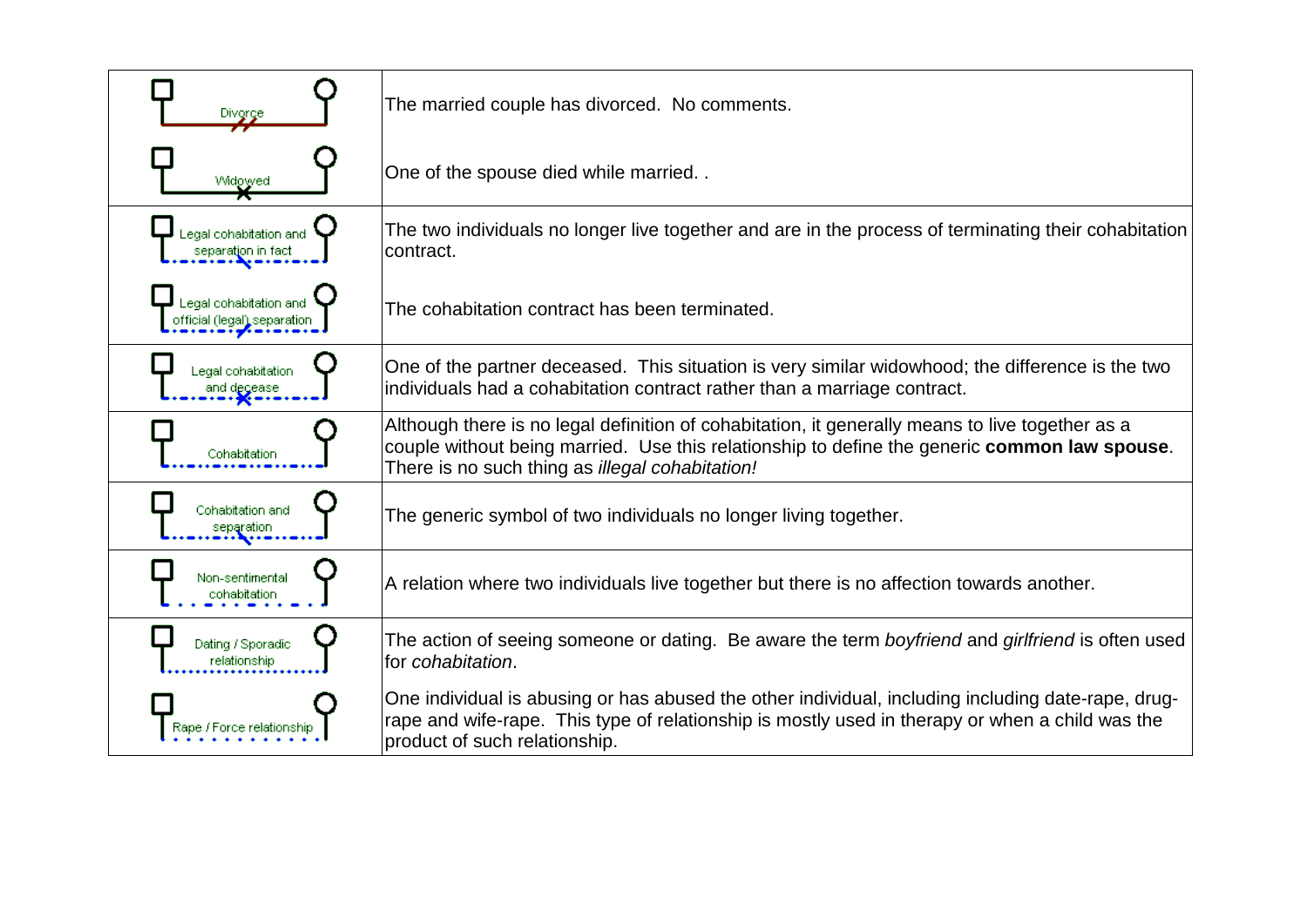# **Emotional Relationships**

Although the families to some extent describe the emotional bond between the two parent, the **emotional relationship** component can be used to describe the emotional bond between any two individuals in the genealogy tree

| Cutoff / Estranged      | Define a cutoff relationship where the two individuals have no contact at all, characterized by<br>extreme disengagement and emotional intensity.                                  |
|-------------------------|------------------------------------------------------------------------------------------------------------------------------------------------------------------------------------|
| Indifferent / Apathetic | Define an apathetic relationship where one or both individual is indifferent to the other.                                                                                         |
| Distant / Poor          | Define a distant relationship between two individuals. Communication is very limited usually because<br>of lifestyle differences.                                                  |
| Plain / Normal          | Define a plain normal relationship. This is not very useful, except to highlight a normal relationship<br>among massive dysfunctional relationships. the line is coloured in grey. |
| Friendship / Close      | Define a close relationship (friendship) between two individuals. The two individuals are friends and<br>share secrets.                                                            |
| Intimacy / Very Close   | Define an intimate relationship, where communication is open, uncensored and without secrets.                                                                                      |
| Hostile / Conflictual   | Define a hostile relationship between two individuals. The two individuals have conflicts and argue on<br>major issues.                                                            |
| Violence<br>wwww        | Define a violent relationship between two individuals. The two individuals have conflicts which result<br>in extreme actions such as physical force or excessive power.            |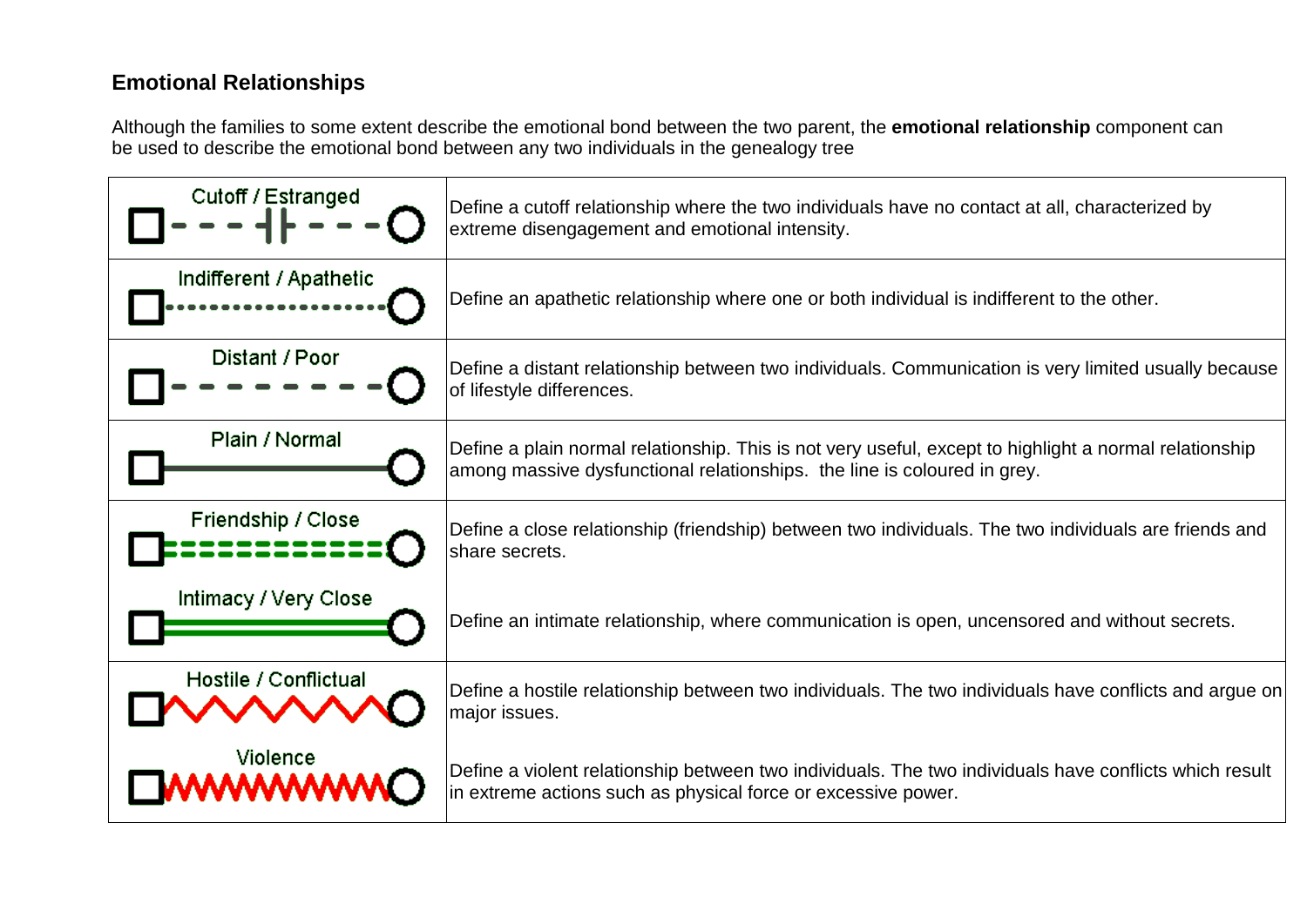| <b>Physical Abuse</b><br><b>DWWWWO</b>        | One individual is physically abusing another individual. Any non-accidental injury to an individual,<br>typically to a child or a woman.                                                                                                                                                                                            |
|-----------------------------------------------|-------------------------------------------------------------------------------------------------------------------------------------------------------------------------------------------------------------------------------------------------------------------------------------------------------------------------------------|
| <b>Emotional Abuse</b><br><b>WWWWWWWWO</b>    | One individual is emotionally abusing another individual. Any attitude or behaviour which interferes<br>with mental health or social development. This includes yelling, screaming, name-calling, shaming,<br>negative comparisons to others, telling them they are "bad, no good, worthless" or "a mistake".                       |
| Sexual Abuse<br><b>MAAAAAAAAAAAAAAAAAAAAA</b> | One individual is sexually abusing another individual. Any sexual act between an adult and child, or a<br>forced sexual action between two adults. This includes fondling, penetration, intercourse,<br>exploitation, pornography, exhibitionism, child prostitution, group sex, oral sex, or forced observation<br>of sexual acts. |
| Neglect (abuse)<br>$= 2.5$                    | Failure to provide for a child's physical needs. This includes lack of supervision, inappropriate<br>housing or shelter, inadequate provision of food, inappropriate clothing for season or weather,<br>abandonment, denial of medical care, and inadequate hygiene.                                                                |

## **Rules to Build Genograms**

Although there is general agreement on the basic genogram structure and symbols, there are some variations from one author to another. If you understand the following rules, you will be able create the most complex genogram without any problem... and others will be able to understand your work.

### **Basic Genogram Symbols**



The male is noted by a square and the female by a circle. A family is shown by an horizontal line connecting the two.

The children are placed below the family line from the oldest to the youngest, **left to right.**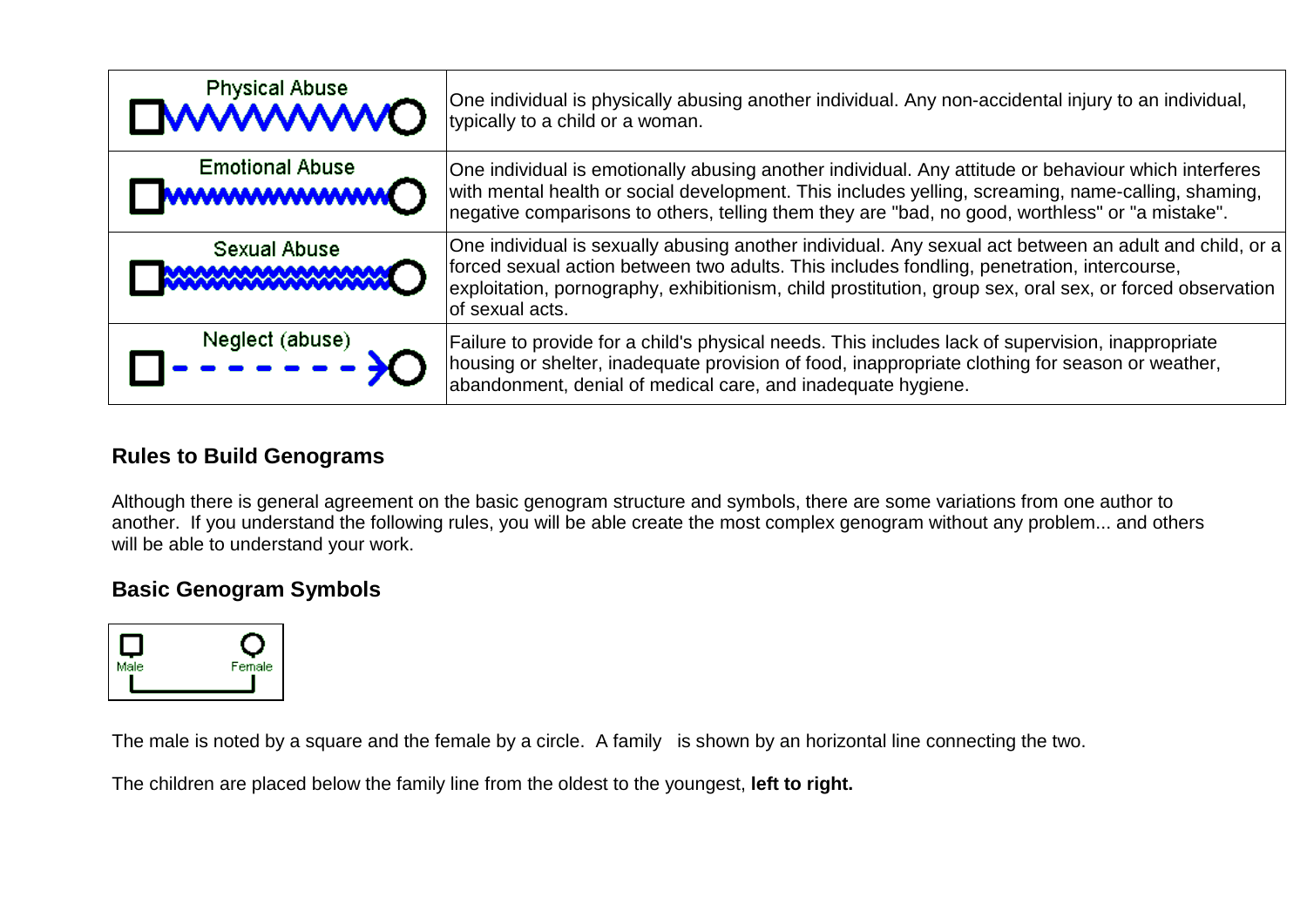The following case is a husband with three spouses. The husband had three children with the first wife, then divorced. The husband married the second wife, had one child and separated. The husband currently lives with another woman. As you can see, the oldest child is at the left, and the youngest child, *"Half Sister"*, is at the right of her family, as she is the unique child of the husband and the second wife.



Reversing the scenario where the wife had multiple husbands, we get the following genogram: